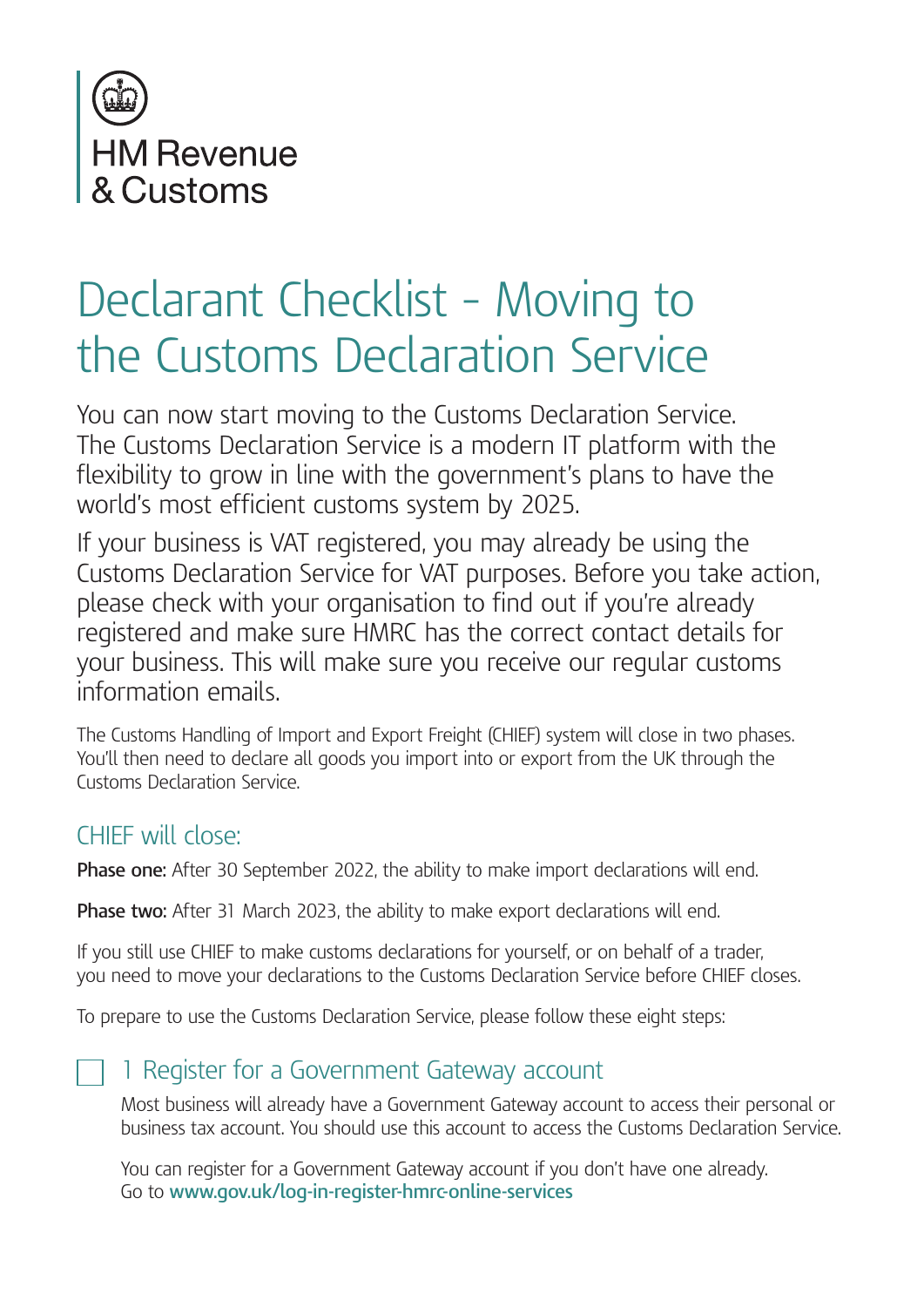### 2 Apply for an Economic Operator Registration and Identification number

You need an Economic Operator Registration and Identification (EORI) number that starts with GB. Most businesses moving goods in and out of the UK already have one.

You can apply for an EORI number if you don't have one already. It's free and it only takes ten minutes to apply. You should receive your EORI number within a week, but it can take longer during busy periods. Go to **www.gov.uk/eori**

# 3 Register for the Customs Declaration Service

You'll then need to register for the Customs Declaration Service. This can take up to five working days. Go to **www.gov.uk/hmrc/cds-get-access**

You'll need your Government Gateway user ID and password for yourself or your business.

You'll also need:

- **•** your GB EORI number
- **•** your 10-digit Unique Tax Reference (UTR) number you can find this on any HMRC payment reminders, or in your personal tax account
- **•** the address for your business that we hold on our customs records please tell us if your address has changed
- **•** your National Insurance number (if you're an individual or sole trader)
- **•** the date you started your business

#### 4 Authorise your software provider to make declarations on your behalf

This will link your software to your Government Gateway account. Your software provider will tell you how to do this.

If you're acting on behalf of multiple clients, you may need to authorise the software for each client. Your software developer will be able to help you with this.

You may need to regularly refresh this authorisation with your provider.

If you don't already have a software provider, you can check our list of software developers providing customs declaration software. Go to **www.gov.uk/hmrc/cds-softwaredevelopers**

# 5 Check the guidance

The Customs Declaration Service is built on the Union Customs Code, which is fundamentally different from the Community Customs Code which CHIEF is based on. You can read about the key differences between CHIEF and the Customs Declaration Service. Go to **www.gov.uk/hmrc/cds-communication-pack**

Please read the Customs Declaration Service guidance to understand how this impacts on you and the declarations you intend to make.